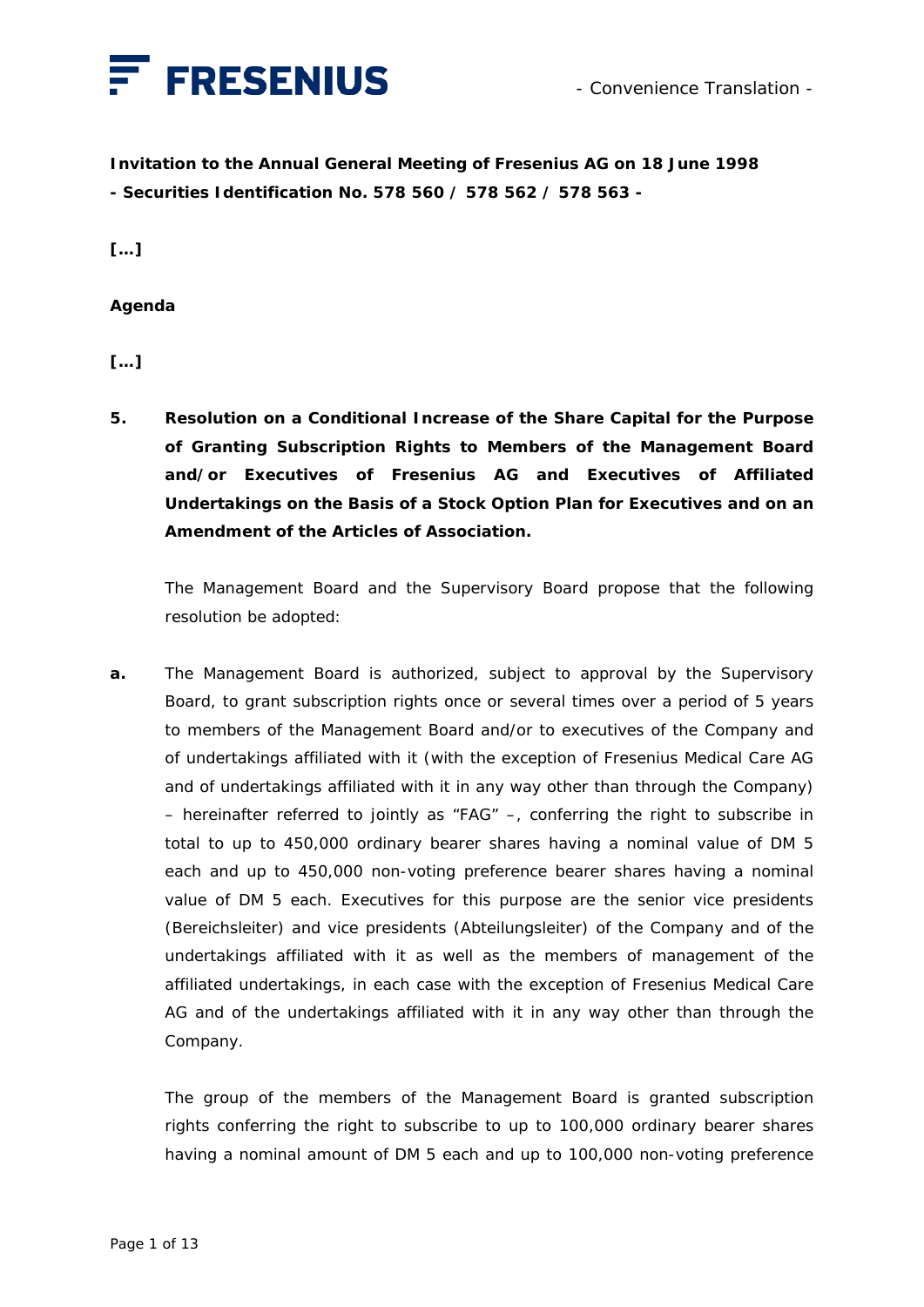

bearer shares having a nominal value of DM 5 each. The group of the executives is granted subscription rights conferring the right to subscribe to up to 350,000 ordinary bearer shares having a nominal value of DM 5 each and up to 350,000 non-voting preference bearer shares having a nominal value of DM 5 each. A subscription right in one group excludes the subscription right in another group. The right to subscribe to shares and the number of subscription rights shall be fixed for the executives by the Management Board and for the members of the Management Board by the Supervisory Board. The subscription rights are granted in each case on the first workday of the month of July; if the amendment of the Articles of Association resolved as Item 5 of this agenda is not entered into the commercial register before 1 July 1998, subscription rights shall be granted for the first time on the first workday of the calendar month following the entry. The number of subscription rights for ordinary bearer shares and preference bearer shares must in each case be equal.

 The subscription rights to be granted are non-transferable; the subscription right may be exercised only as long as the holders of the subscription rights are in an employment or service relationship with FAG which has not been terminated. The exercise of subscription rights once granted will not be adversely affected by the beneficiary's death or retirement or by the conclusion of an employment contract with Fresenius Medical Care AG or an undertaking affiliated with it. The same applies in case Fresenius AG is taken over by another company. In special cases, the Supervisory Board can decide to issue special rules regarding the subscription rights for members of the Management Board, or the Management Board can issue such rules regarding the subscription rights for the executives of the Company.

 The subscription rights confer the right for the duration of up to 10 years from the day on which they are granted to subscribe to ordinary bearer shares having a nominal value of DM 5 each and to subscribe to non-voting preference bearer shares having a nominal value of DM 5 each.

 The subscription right can in each case be exercised no earlier than two years after the subscription right is granted ("two-year waiting period"). Furthermore, the exercise of the subscription right is possible in each case only within 15 workdays after the publication of the business figures of the Company and of the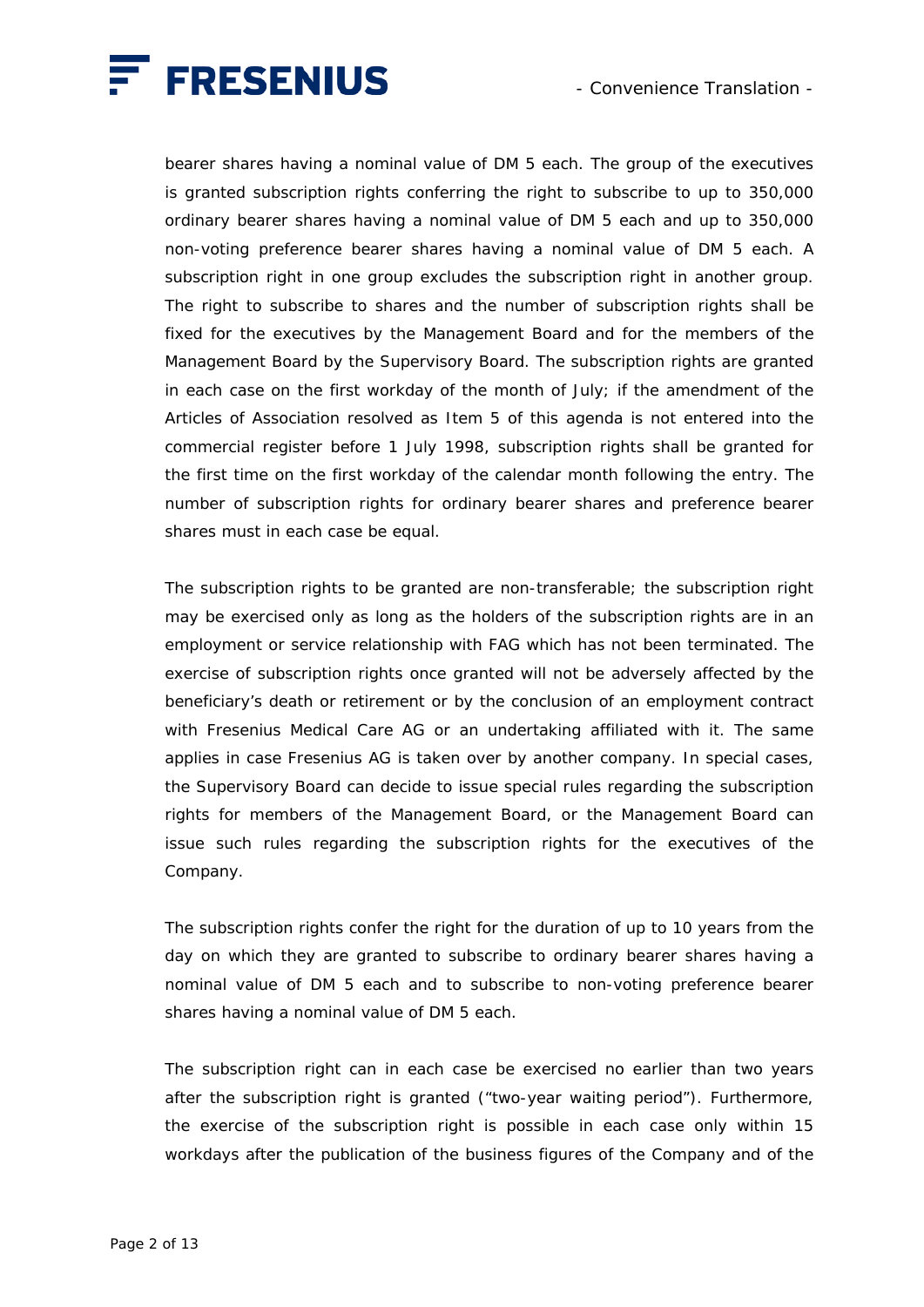

undertakings affiliated with it for the preceding quarter ("exercise period"). Subscription rights for an ordinary bearer share and a non-voting preference share can be exercised in each case only jointly in an equal number.

 Furthermore, the exercise of the subscription right is contingent upon an increase within the two-year waiting period of the consolidated result of the Company including the undertakings affiliated with it, before interest, before the payment of special dividends to the holders of special dividend rights (*Genussrechtskapital*) or similar securities (*genussscheinähnliche Wertpapiere*) and before taxes on income and earnings ("EBIT") by at least 15%. To determine this minimum increase by 15%, the proportion between the EBIT in the full financial year preceding the granting of the subscription rights and the EBIT in the full financial year preceding the expiry of the two-year waiting period is to be determined as a basis. The EBIT and its change compared to the EBIT for the relevant comparative year shall be established, with binding effect regarding the question of the admissibility of the exercise of the subscription rights, by the auditors of the Company on the basis of the audited consolidated accounts submitted to the Supervisory Board, acting as expert arbitrators pursuant to Sections 317, 319 German Civil Code (*Bürgerliches Gesetzbuch – BGB*). The Management Board or, if the stock option plan for the Management Board is concerned, the Supervisory Board is authorized to impose further restrictions in the conditions governing the subscription right, in particular to set a higher percentage than 15 as a condition for the exercise of the subscription right.

 The individual subscription rights are embodied in a single global certificate; no individual certificates will be issued.

 Upon the exercise of the subscription right, the beneficiary must pay an exercise price to the Company per ordinary bearer share and per non-voting preference bearer share subscribed to. The exercise prices will in each case amount to the average standard quotation for the ordinary bearer shares or, as the case may be, the non-voting preference bearer shares of the Company at the Frankfurt stock exchange on the last 30 trading days preceding the granting of the subscription rights.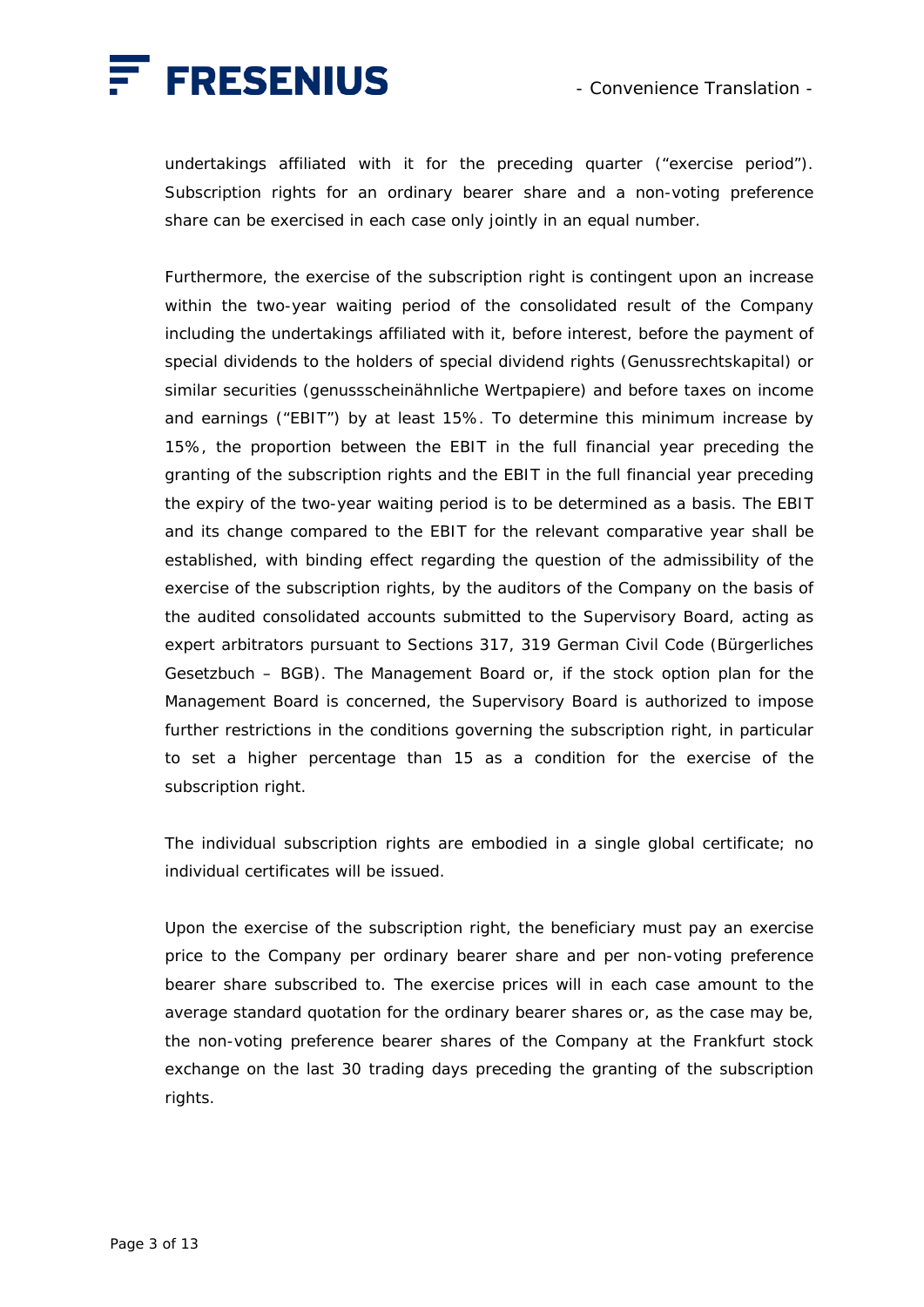

 The exercise price will be reduced as more specifically set out in the conditions governing the subscription rights if, during the term of the subscription rights, the Company, granting a subscription right to its shareholders, either increases its capital or creates conversion, option or other subscription rights or conversion duties and does not grant a subscription right to the holders of the subscription rights on the basis of this resolution of the General Meeting. Section 9 para. 1 German Stock Corporation Act remains unaffected.

 The Supervisory Board is authorized subject to approval by the Supervisory Board to determine the further details of the conditions governing the subscription right, the issue and features of the subscription rights as well as the procedure for the exercise of the subscription rights to be granted to the executives; the Supervisory Board is authorized to determine the details of the conditions governing the subscription right, the issue and features of the subscription rights as well as the procedure for the exercise of the subscription rights to be granted to the members of the Management Board.

- **b.** The share capital of the Company is conditionally increased by up to DM 2,250,000 through the issue of up to 450,000 ordinary bearer shares having a nominal value of DM 5 each and by up to DM 2,250,000 through the issue of up to 450,000 non-voting preference bearer shares having a nominal value of DM 5 each to the beneficiaries of the subscription rights to be granted pursuant to lit. a. The ordinary bearer shares and the non-voting preference bearer shares are issued in each case for the exercise price set in accordance with lit. a. The conditional capital increase is to be carried out only insofar as the subscription rights are issued and the holders of the subscription rights exercise their subscription rights. The new ordinary bearer shares and non-voting preference bearer shares carry the right to a part of the profit from the beginning of the financial year in which they are issued.
- **c.** The following para. 5 is added to Article 4 of the Articles of Association (share capital):

 "(5) The share capital of the Company is conditionally increased by DM 2,250,000, divided up into 450,000 shares having a nominal value of DM 5 each through the issue of new ordinary bearer shares. The conditional capital increase is carried out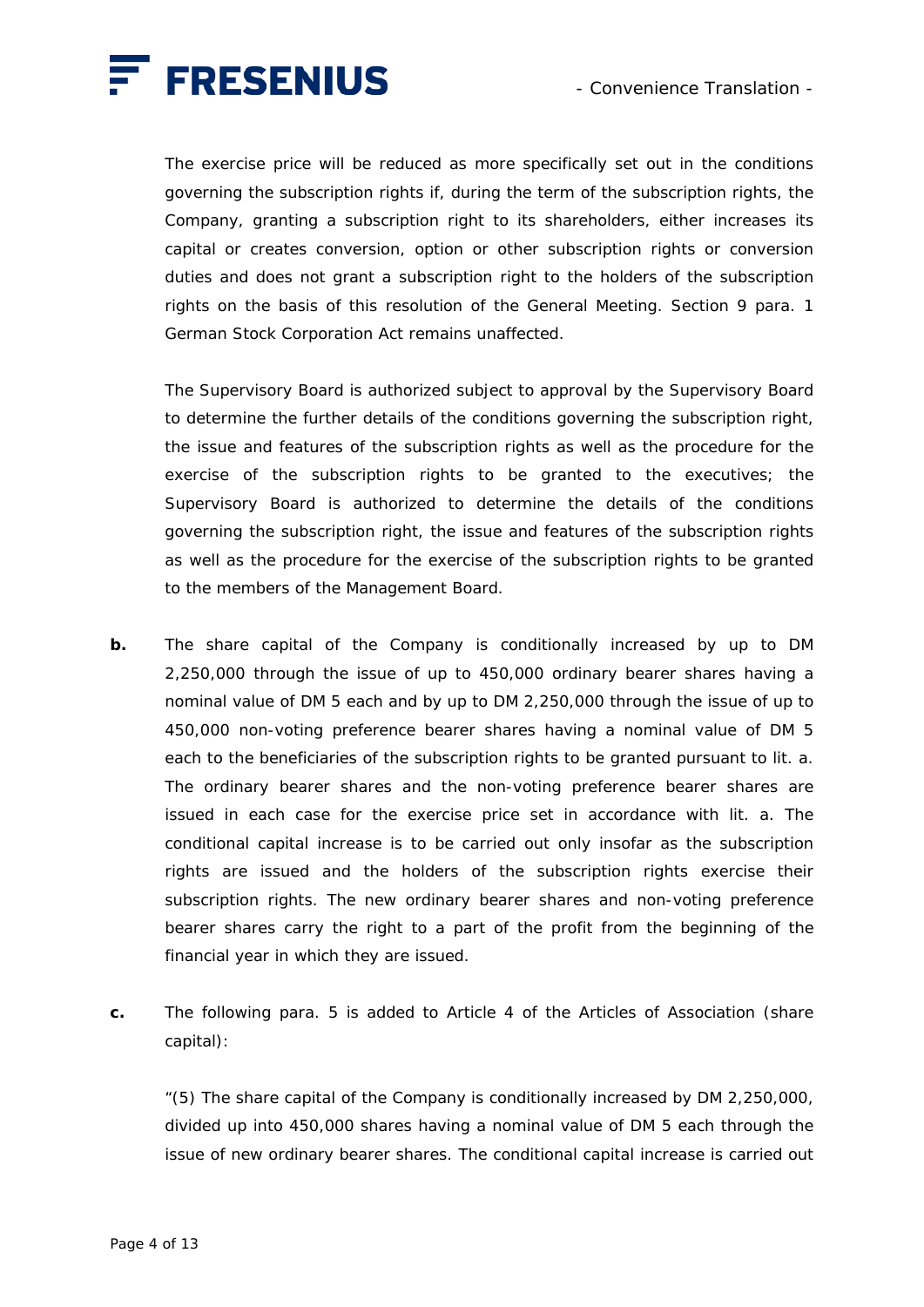

only insofar as subscription rights to ordinary bearer shares are granted in accordance with the stock option plan pursuant to the resolution of the General Meeting of 18 June 1998 and the holders of these subscription rights exercise their subscription rights. The new ordinary bearer shares carry a right to a part of the profit from the beginning of the financial year in which they are issued.

 The share capital of the Company is conditionally increased by DM 2,250,000, divided up into 450,000 shares having a nominal value of DM 5 each through the issue of new non-voting preference bearer shares. The conditional capital increase is carried out only insofar as subscription rights to non-voting preference bearer shares are granted in accordance with the stock option plan pursuant to the resolution of the General Meeting of 18 June 1998 and the holders of these subscription rights exercise their subscription rights. The new non-voting preference bearer shares carry a right to a part of the profit from the beginning of the financial year in which they are issued."

The current para.  $*(4)$  of the Articles of Association – "In case of a capital increase, the profit participation can be set in a manner deviating from Section 60 German Stock Corporation Act." -, the number of which in the Articles of Association has so far not yet changed, will become para. (6).

**d.** The Management Board is instructed to promptly file the amendments of the Articles of Association in lit. b and lit. c with the commercial register once the German Act on Control and Transparency in Business Undertakings (*Gesetz zur Kontrolle und Transparenz im Unternehmensbereich* – *KonTraG*) has entered into force and this Act allows the subscription rights to be granted to the members of management and to the employees of a stock corporation.

 The Management Board and the Supervisory Board are instructed to exercise the power according to lit. a only once the German Act on Control and Transparency in Business Undertakings (*Gesetz zur Kontrolle und Transparenz im Unternehmensbereich* – *KonTraG*) has entered into force and this Act allows subscription rights to be granted to members of management and to the employees of a stock corporation and the conditional capital increase has been entered in the commercial register.

[…]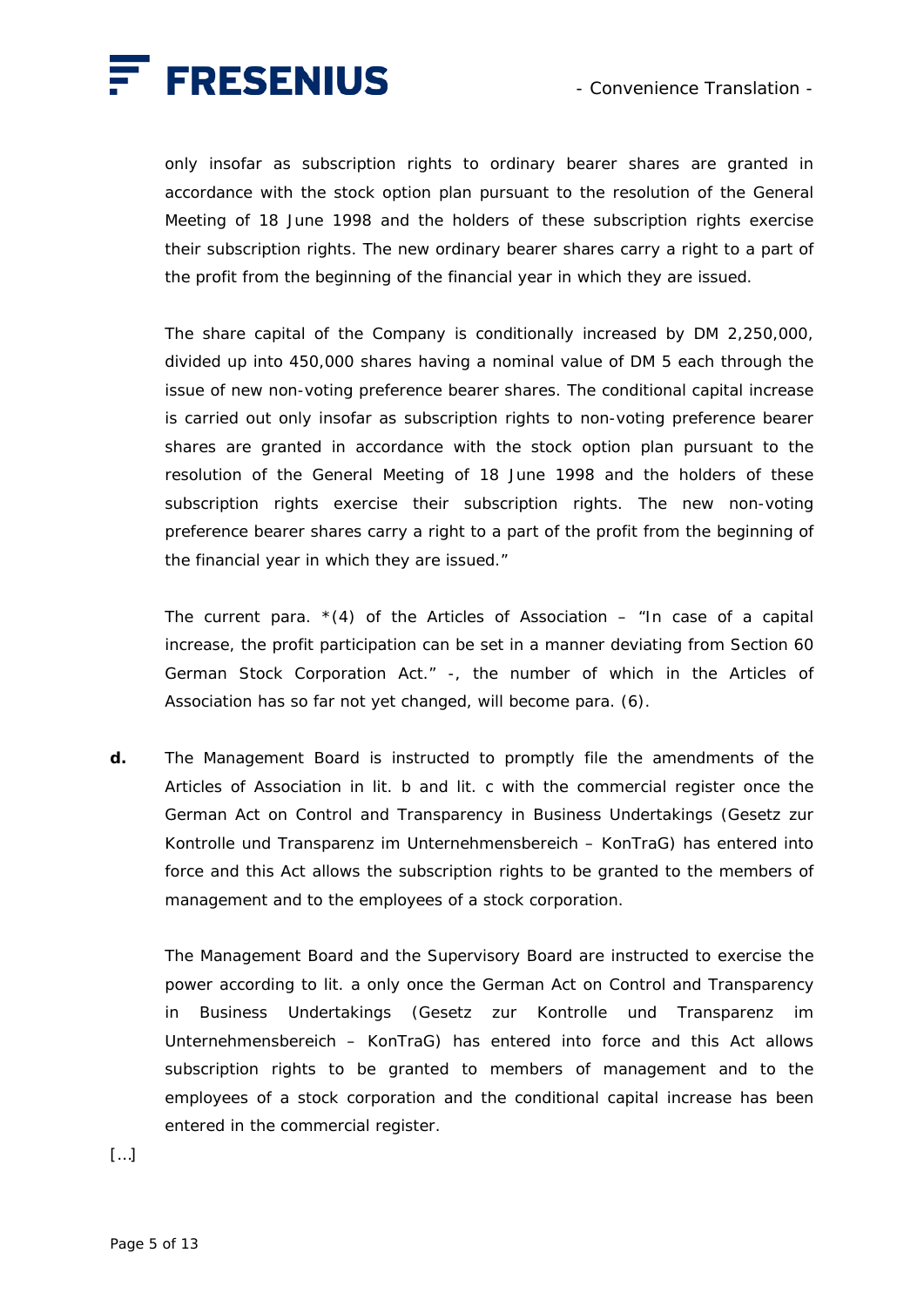

**Invitation to the Separate Meeting of Preference Shareholders of Fresenius AG on 18 June 1998** 

**- Securities Identification No. 578 563 -** 

**[…]** 

## **Agenda**

 **Approval of a Resolution of the Annual General Meeting of the Same Date on a Conditional Increase of the Share Capital for the Purpose of Granting Subscription Rights to Members of the Management Board and/or Executives of Fresenius AG and Executives of Affiliated Undertakings on the Basis of a Stock Option Plan for Executives and on an Amendment of the Articles of Association.** 

 The Management Board and the Supervisory Board propose to approve of the following resolution:

**a.** The Management Board is authorized, subject to approval by the Supervisory Board, to grant subscription rights once or several times over a period of 5 years to members of the Management Board and/or to executives of the Company and of undertakings affiliated with it (with the exception of Fresenius Medical Care AG and of undertakings affiliated with it in any way other than through the Company) – hereinafter referred to jointly as "FAG" –, conferring the right to subscribe in total to up to 450,000 ordinary bearer shares having a nominal value of DM 5 each and up to 450,000 non-voting preference bearer shares having a nominal value of DM 5 each. Executives for this purpose are the senior vice presidents (*Bereichsleiter*) and vice presidents (*Abteilungsleiter*) of the Company and of the undertakings affiliated with it as well as the members of management of the affiliated undertakings, in each case with the exception of Fresenius Medical Care AG and of the undertakings affiliated with it in any way other than through the Company.

 The group of the members of the Management Board is granted subscription rights conferring the right to subscribe to up to 100,000 ordinary bearer shares having a nominal amount of DM 5 each and up to 100,000 non-voting preference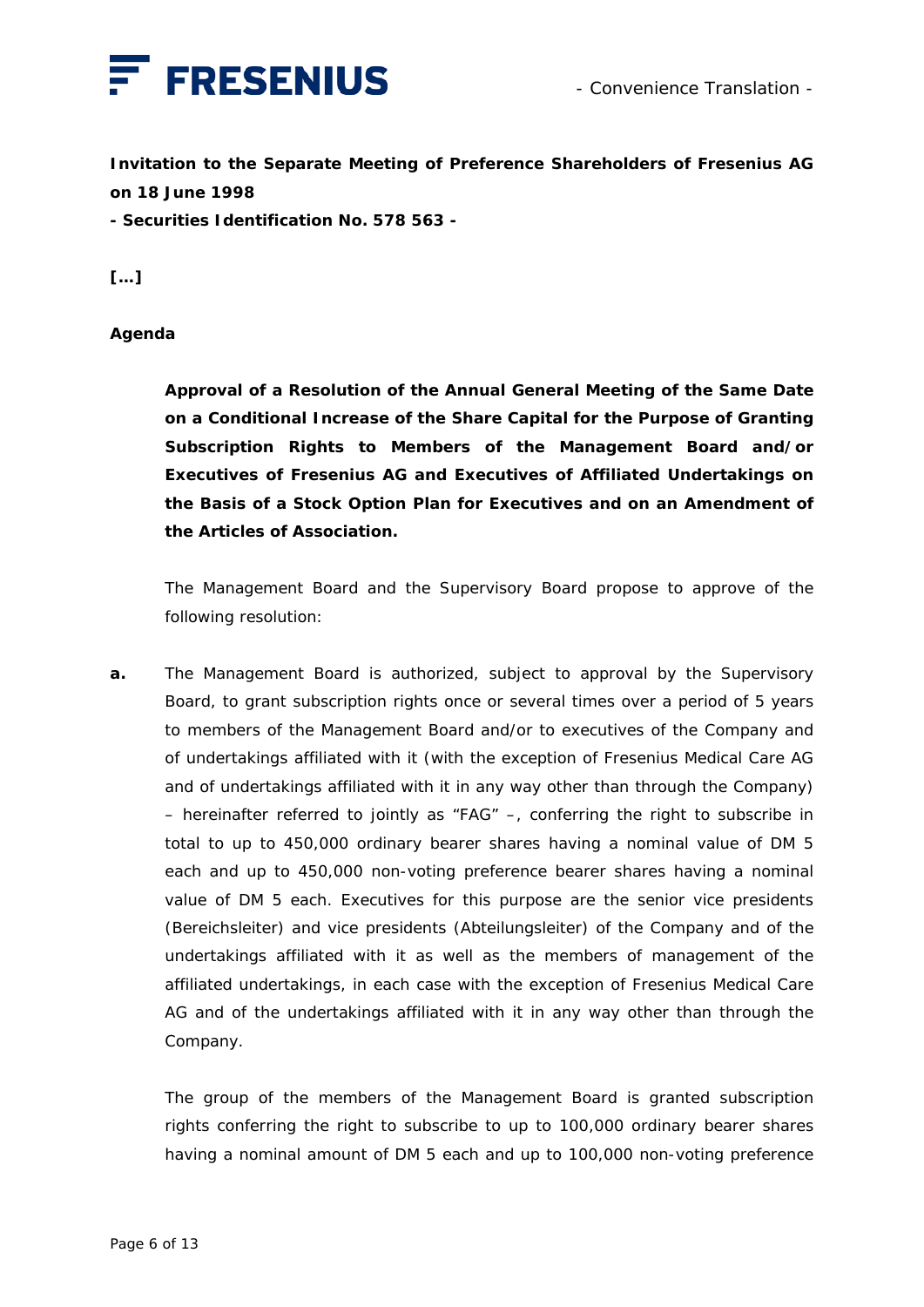

bearer shares having a nominal value of DM 5 each. The group of the executives is granted subscription rights conferring the right to subscribe to up to 350,000 ordinary bearer shares having a nominal value of DM 5 each and up to 350,000 non-voting preference bearer shares having a nominal value of DM 5 each. A subscription right in one group excludes the subscription right in another group. The right to subscribe to shares and the number of subscription rights shall be fixed for the executives by the Management Board and for the members of the Management Board by the Supervisory Board. The subscription rights are granted in each case on the first workday of the month of July; if the amendment of the Articles of Association resolved as Item 5 of this agenda is not entered into the commercial register before 1 July 1998, subscription rights shall be granted for the first time on the first workday of the calendar month following the entry. The number of subscription rights for ordinary bearer shares and preference bearer shares must in each case be equal.

 The subscription rights to be granted are non-transferable; the subscription right may be exercised only as long as the holders of the subscription rights are in an employment or service relationship with FAG which has not been terminated. The exercise of subscription rights once granted will not be adversely affected by the beneficiary's death or retirement or by the conclusion of an employment contract with Fresenius Medical Care AG or an undertaking affiliated with it. The same applies in case Fresenius AG is taken over by another company. In special cases, the Supervisory Board can decide to issue special rules regarding the subscription rights for members of the Management Board, or the Management Board can issue such rules regarding the subscription rights for the executives of the Company.

 The subscription rights confer the right for the duration of up to 10 years from the day on which they are granted to subscribe to ordinary bearer shares having a nominal value of DM 5 each and to subscribe to non-voting preference bearer shares having a nominal value of DM 5 each.

 The subscription right can in each case be exercised no earlier than two years after the subscription right is granted ("two-year waiting period"). Furthermore, the exercise of the subscription right is possible in each case only within 15 workdays after the publication of the business figures of the Company and of the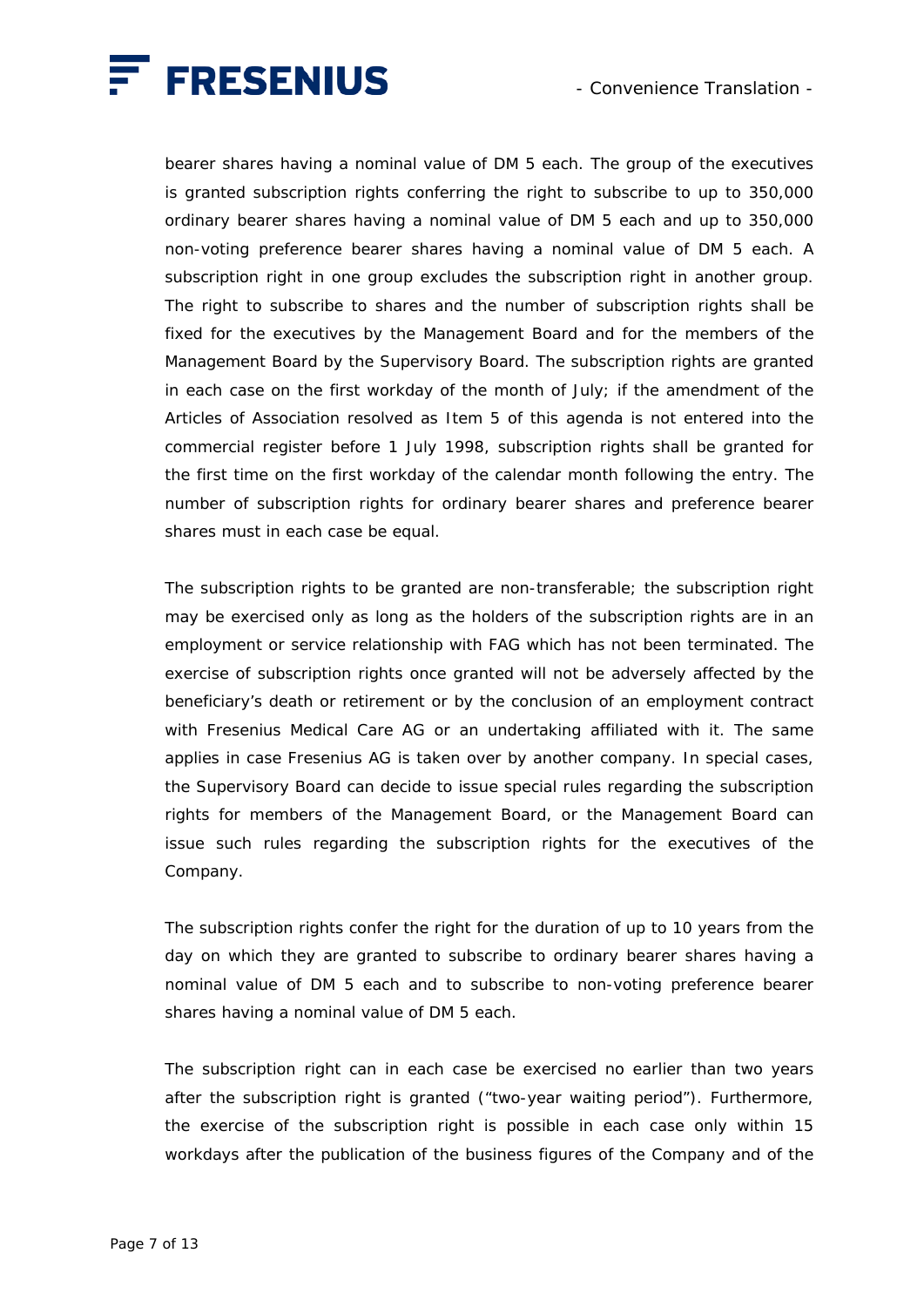

undertakings affiliated with it for the preceding quarter ("exercise period"). Subscription rights for an ordinary bearer share and a non-voting preference share can be exercised in each case only jointly in an equal number.

 Furthermore, the exercise of the subscription right is contingent upon an increase within the two-year waiting period of the consolidated result of the Company including the undertakings affiliated with it, before interest, before the payment of special dividends to the holders of special dividend rights (*Genussrechtskapital*) or similar securities (*genussscheinähnliche Wertpapiere*) and before taxes on income and earnings ("EBIT") by at least 15%. To determine this minimum increase by 15%, the proportion between the EBIT in the full financial year preceding the granting of the subscription rights and the EBIT in the full financial year preceding the expiry of the two-year waiting period is to be determined as a basis. The EBIT and its change compared to the EBIT for the relevant comparative year shall be established, with binding effect regarding the question of the admissibility of the exercise of the subscription rights, by the auditors of the Company on the basis of the audited consolidated accounts submitted to the Supervisory Board, acting as expert arbitrators pursuant to Sections 317, 319 German Civil Code (*Bürgerliches Gesetzbuch – BGB*). The Management Board or, if the stock option plan for the Management Board is concerned, the Supervisory Board is authorized to impose further restrictions in the conditions governing the subscription right, in particular to set a higher percentage than 15 as a condition for the exercise of the subscription right.

 The individual subscription rights are embodied in a single global certificate; no individual certificates will be issued.

 Upon the exercise of the subscription right, the beneficiary must pay an exercise price to the Company per ordinary bearer share and per non-voting preference bearer share subscribed to. The exercise prices will in each case amount to the average standard quotation for the ordinary bearer shares or, as the case may be, the non-voting preference bearer shares of the Company at the Frankfurt stock exchange on the last 30 trading days preceding the granting of the subscription rights.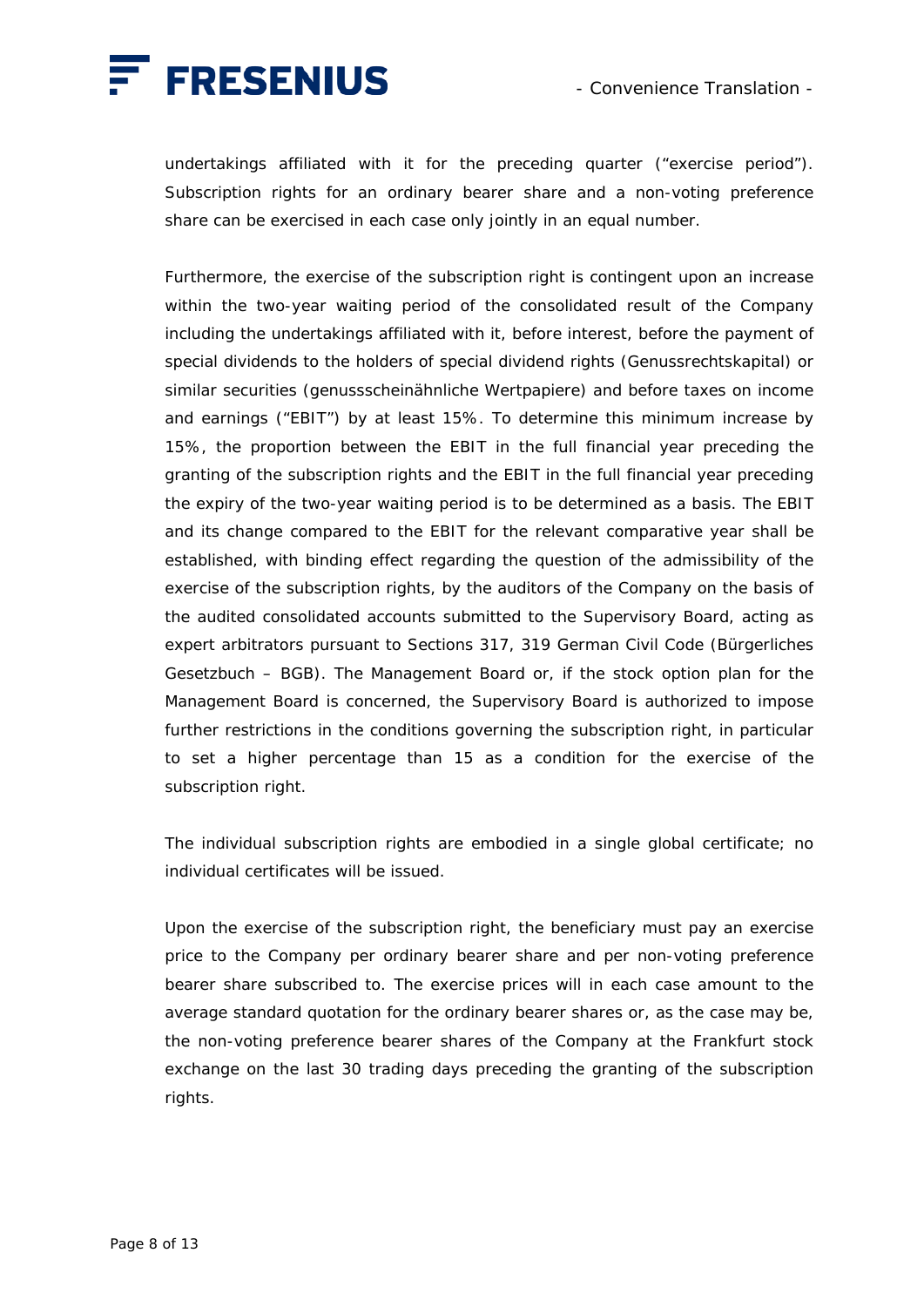

 The exercise price will be reduced as more specifically set out in the conditions governing the subscription rights if, during the term of the subscription rights, the Company, granting a subscription right to its shareholders, either increases its capital or creates conversion, option or other subscription rights or conversion duties and does not grant a subscription right to the holders of the subscription rights on the basis of this resolution of the General Meeting. Section 9 para. 1 German Stock Corporation Act remains unaffected.

 The Supervisory Board is authorized subject to approval by the Supervisory Board to determine the further details of the conditions governing the subscription right, the issue and features of the subscription rights as well as the procedure for the exercise of the subscription rights to be granted to the executives; the Supervisory Board is authorized to determine the details of the conditions governing the subscription right, the issue and features of the subscription rights as well as the procedure for the exercise of the subscription rights to be granted to the members of the Management Board.

- **b.** The share capital of the Company is conditionally increased by up to DM 2,250,000 through the issue of up to 450,000 ordinary bearer shares having a nominal value of DM 5 each and by up to DM 2,250,000 through the issue of up to 450,000 non-voting preference bearer shares having a nominal value of DM 5 each to the beneficiaries of the subscription rights to be granted pursuant to lit. a. The ordinary bearer shares and the non-voting preference bearer shares are issued in each case for the exercise price set in accordance with lit. a. The conditional capital increase is to be carried out only insofar as the subscription rights are issued and the holders of the subscription rights exercise their subscription rights. The new ordinary bearer shares and non-voting preference bearer shares carry the right to a part of the profit from the beginning of the financial year in which they are issued.
- **c.** The following para. 5 is added to Article 4 of the Articles of Association (share capital):

 "(5) The share capital of the Company is conditionally increased by DM 2,250,000, divided up into 450,000 shares having a nominal value of DM 5 each through the issue of new ordinary bearer shares. The conditional capital increase is carried out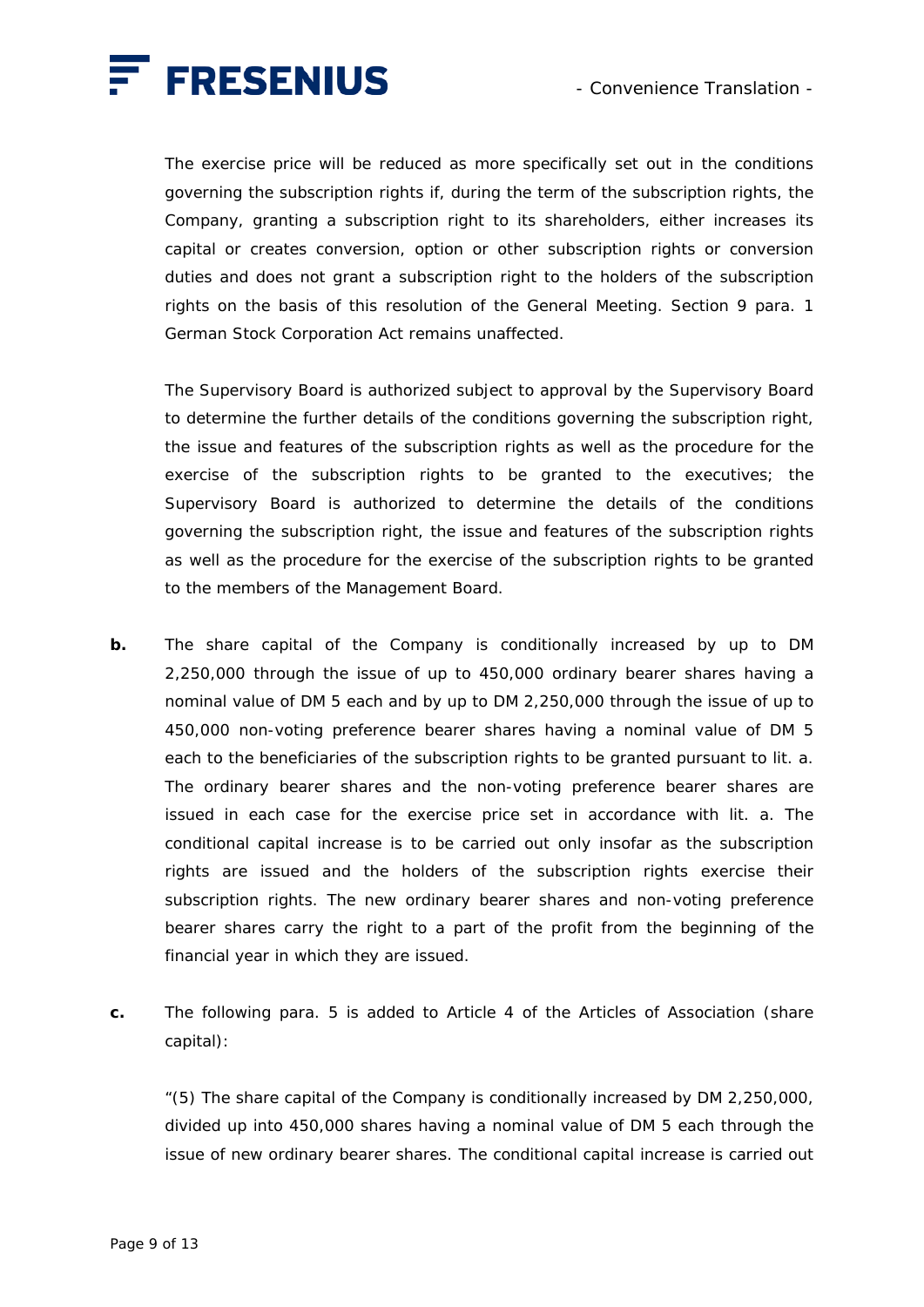

only insofar as subscription rights to ordinary bearer shares are granted in accordance with the stock option plan pursuant to the resolution of the General Meeting of 18 June 1998 and the holders of these subscription rights exercise their subscription rights. The new ordinary bearer shares carry a right to a part of the profit from the beginning of the financial year in which they are issued.

 The share capital of the Company is conditionally increased by DM 2,250,000, divided up into 450,000 shares having a nominal value of DM 5 each through the issue of new non-voting preference bearer shares. The conditional capital increase is carried out only insofar as subscription rights to non-voting preference bearer shares are granted in accordance with the stock option plan pursuant to the resolution of the General Meeting of 18 June 1998 and the holders of these subscription rights exercise their subscription rights. The new non-voting preference bearer shares carry a right to a part of the profit from the beginning of the financial year in which they are issued."

The current para.  $*(4)$  of the Articles of Association – "In case of a capital increase, the profit participation can be set in a manner deviating from Section 60 German Stock Corporation Act." -, the number of which in the Articles of Association has so far not yet changed, will become para. (6).

**d.** The Management Board is instructed to promptly file the amendments of the Articles of Association in lit. b and lit. c with the commercial register once the German Act on Control and Transparency in Business Undertakings (*Gesetz zur Kontrolle und Transparenz im Unternehmensbereich* – *KonTraG*) has entered into force and this Act allows the subscription rights to be granted to the members of management and to the employees of a stock corporation.

 The Management Board and the Supervisory Board are instructed to exercise the power according to lit. a only once the German Act on Control and Transparency in Business Undertakings (*Gesetz zur Kontrolle und Transparenz im Unternehmensbereich* – *KonTraG*) has entered into force and this Act allows subscription rights to be granted to members of management and to the employees of a stock corporation and the conditional capital increase has been entered in the commercial register.

[…]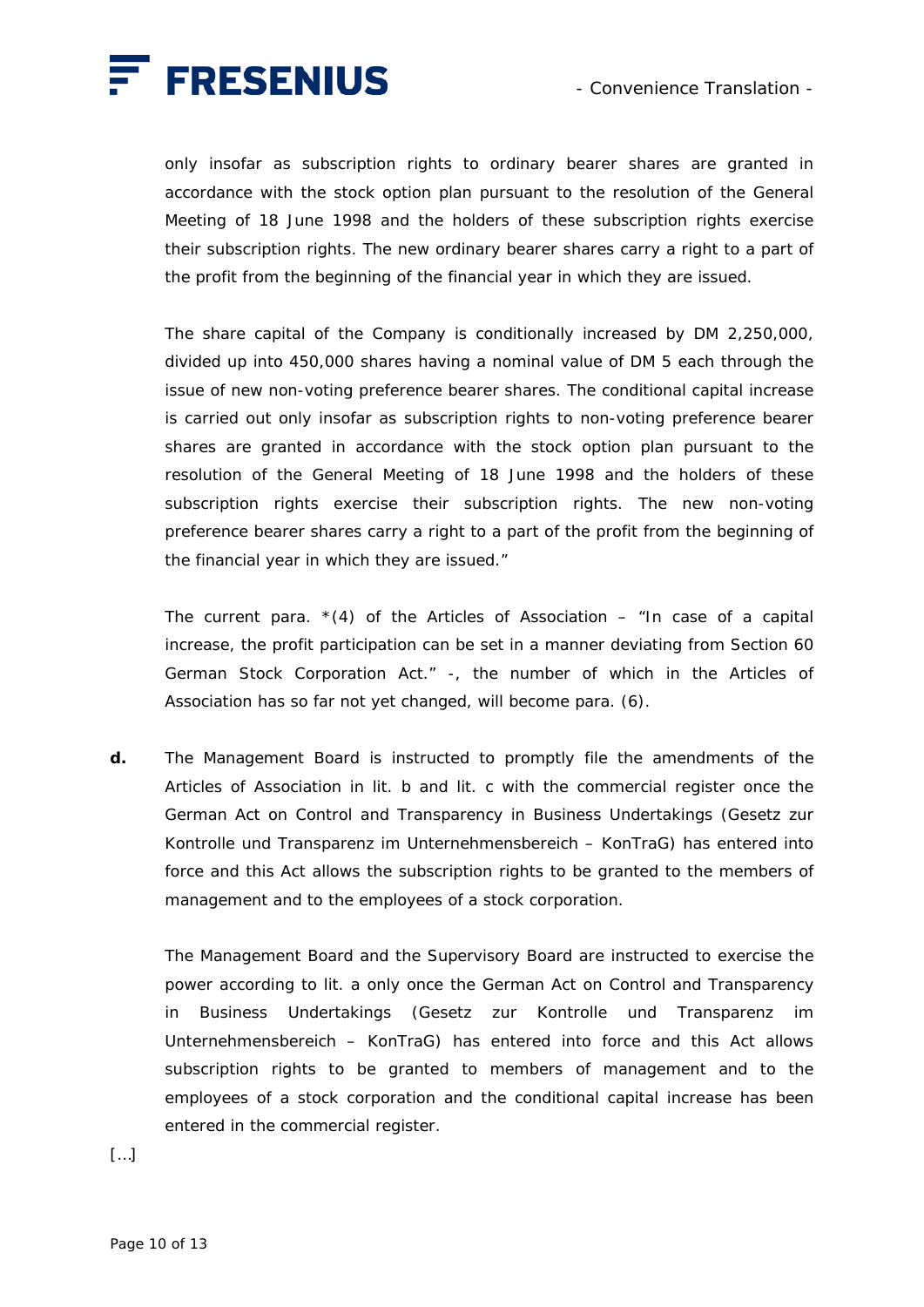

**Report by the Management Board to the Annual General Meeting of Fresenius Aktiengesellschaft (Item 5 of the Agenda) and to the Separate Meeting of Preference Shareholders (on the only Item of the Agenda) on 18 June 1998** 

**Regarding Item 5 of the Agenda of the Annual General Meeting Regarding the only Item of the Agenda for the Separate Meeting of Preference Shareholders** 

Item 5 of the Agenda and the only item of the Agenda for the separate meeting of preference shareholders provide for the creation of a conditional capital and for the issue of rights to subscribe to shares to members of the Management Board and to executives of the Company and of the undertakings affiliated with it (with the exception of Fresenius Medical Care AG and its other affiliated undertakings) – "FAG" –. The shares necessary for the subscription rights are made available through the conditional capital increase. To leave the current proportion between ordinary shares and preference shares unchanged, the same number of subscription rights is issued for ordinary shares and preference shares. Subscription rights must also be exercised in each case for an equal amount of ordinary shares and preference shares. No payment need be made by the beneficiaries for the subscription rights as such. This possibility of granting subscription rights for shares to members of the Management Board and to executives is to be created by the German Act on Control and Transparency in Business Undertakings (*Gesetz zur Kontrolle und Transparenz im Unternehmensbereich* – *KonTraG*), which will enter into force soon.

The issue of subscription rights to shares is an important element of the remuneration for executives in many countries and increasingly also in Germany. The issue of subscription right ties a part of the remuneration for executives to the development of the stock exchange value of the Company and thereby promotes the entrepreneurial focus of management on the sustained growth of the value of the Company. A sustained growth of the value of the Company benefits the shareholders of the Company. The successoriented nature of remuneration through subscription rights is in addition an important factor in the competition for internationally experienced executives. The possibility of the Company to win qualified executives and to retain them in the long term is especially significant in view of the increasing globalization of the business activities of the group. As the value of the subscription rights depends on the future success and on the development of the value of the Company, the executives who are among the beneficiaries are given an incentive to perform in this way apart from the additional sense of identification with Fresenius.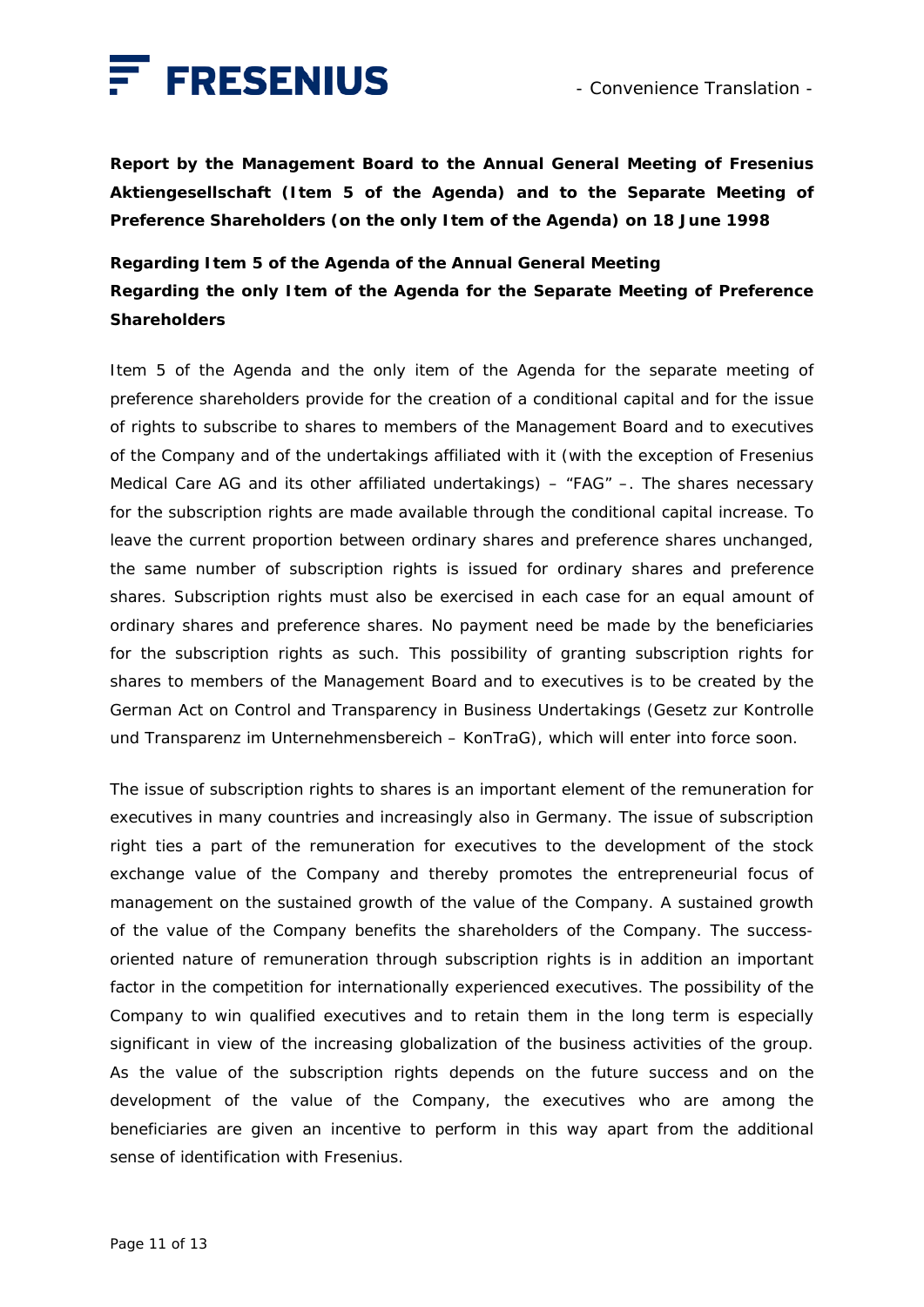

To enhance the focus of the executives on a sustained growth of the value of the Company and to strengthen their loyalty to the Company, it is planned to make the exercise of the subscription rights after the statutory waiting period of 2 years possible initially only in the amount of one third, and in the amount of one further third 3 and 4 years after the subscription rights are granted ("Longer Waiting Period"). In this way, the average waiting period amounts to three years.

The exercise of the subscription right is possible in each case only within 15 workdays after the publication of the business figures for the preceding quarter. This eliminates the problem of insider dealing.

Furthermore, the exercise of the subscription right is contingent upon an increase within the two-year waiting period of the consolidated result of the Company including the undertakings affiliated with it, before interest, before the payment of special dividends to the holders of special dividend rights (*Genussrechtskapital*) or similar securities (*genussscheinähnliche Wertpapiere*) and before taxes on income and earnings ("EBIT") by at least 15%. To determine this minimum increase by 15%, the proportion between the EBIT in the full financial year preceding the granting of the subscription rights and the EBIT in the full financial year preceding the expiry of the two-year waiting period is to be determined as a basis. Thus, if subscription rights are granted in the year 1998, their exercise is admissible only if the EBIT for the financial year 1999 rose by at least 15% over the EBIT for the financial year 1997. This precondition for the exercise of the subscription right applies also to subscription rights with a longer waiting period than two years; therefore, if the increase of the EBIT by at least 15% is not reached in the second year after the reference year preceding the granting of the right, the underlying subscription rights cannot be exercised even if the necessary increase of the EBIT by 15% is still reached before the end of the longer waiting period. A restriction of the subscription right thus tied to an internal performance target within the company also takes account of the fact that the fields of business of the Company are not adequately represented by a common sector index. The strong international alignment of the Company and its affiliated undertakings – 87% of the sales were achieved abroad in 1997, 89% of the employees worked abroad – as well as the listing of the shares in Fresenius Medical Care AG, its largest subsidiary, at the New York stock exchange also make a cross-sector index appear unsuitable for the subscription rights. Management believes that the restriction of the exercise of the subscription rights is a suitable means to exclude co-incidental stock market price increases not arising from a reasonable